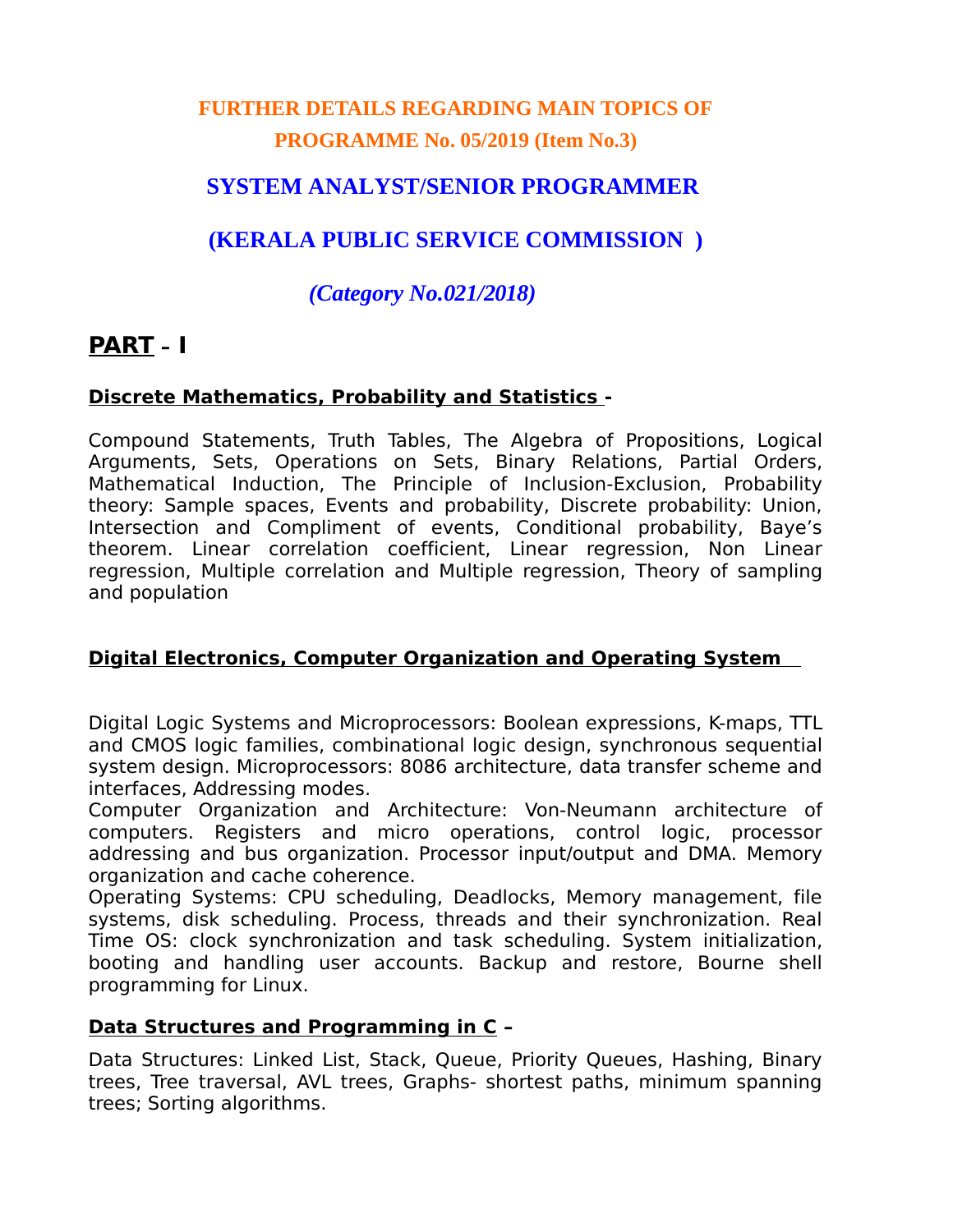Programming in C: Operators and expressions, Control statements, Storage types, Functions, Arrays, Strings, Structures, Pointers and dynamic memory management, File Handling.

#### **Object Oriented Programming through C++/Java –**

Data Abstraction, Encapsulation, classes, constructors and destructors, Classes, and dynamic memory allocation, Inheritance, Polymorphism, generic classes, exception handling and File processing.

Java applets, Java features, Byte codes, Internet classes, wrapper classes, multithreading support classes, vector, stack, interface observer, stream tokenizer, GUI classes, Java I/O, classes, The Applet class, applet architecture, applet display methods and repainting

#### **Computer networks and Programming –**

Computer networks and security: TCP/IP & OSI/ISO reference models, functions and protocols of different layers, characteristics of physical media, multiplexing, medium access protocols, introduction to 802.3, 802.4, 802.5, 802.11 LAN technology, IP protocol including routing and congestion control, TCP and UDP, DNS. Email protocols. Symmetric and asymmetric encryption including DES, AES, IDEA, RSA algorithms, key management in symmetric and asymmetric encryption, viruses and trusted systems, Kerberos.

Network Programming: Sockets Programming: TCP Programming (TELNET, HTTP). UDP Sockets: TFTP, DNS. Secure Sockets (SSL), TLS, SSH, HTTPS, Remote Method Invocation (RMI). Simple Object Access Protocol (SOAP), UDDI, and Web Services.

### **Software Engineering –**

System modeling, system engineering process, life cycle models, design and implementation, validation, evolution, automated, process support - software requirements, SRS, feasibility studies - elicitation and analysis - validation management - system models, context models, behavior models, data models, object models, object-oriented design, design evolution, real-time software design, critical systems specifications - critical system development, software testing.

#### **Database Management System-**

Keys, E-R Model, Normalization – 1NF to 5NF; Aggregate functions, Nested Sub queries, Views, Joined Relations, Transaction- ACID properties; Concurrency Control, triggers, stored procedures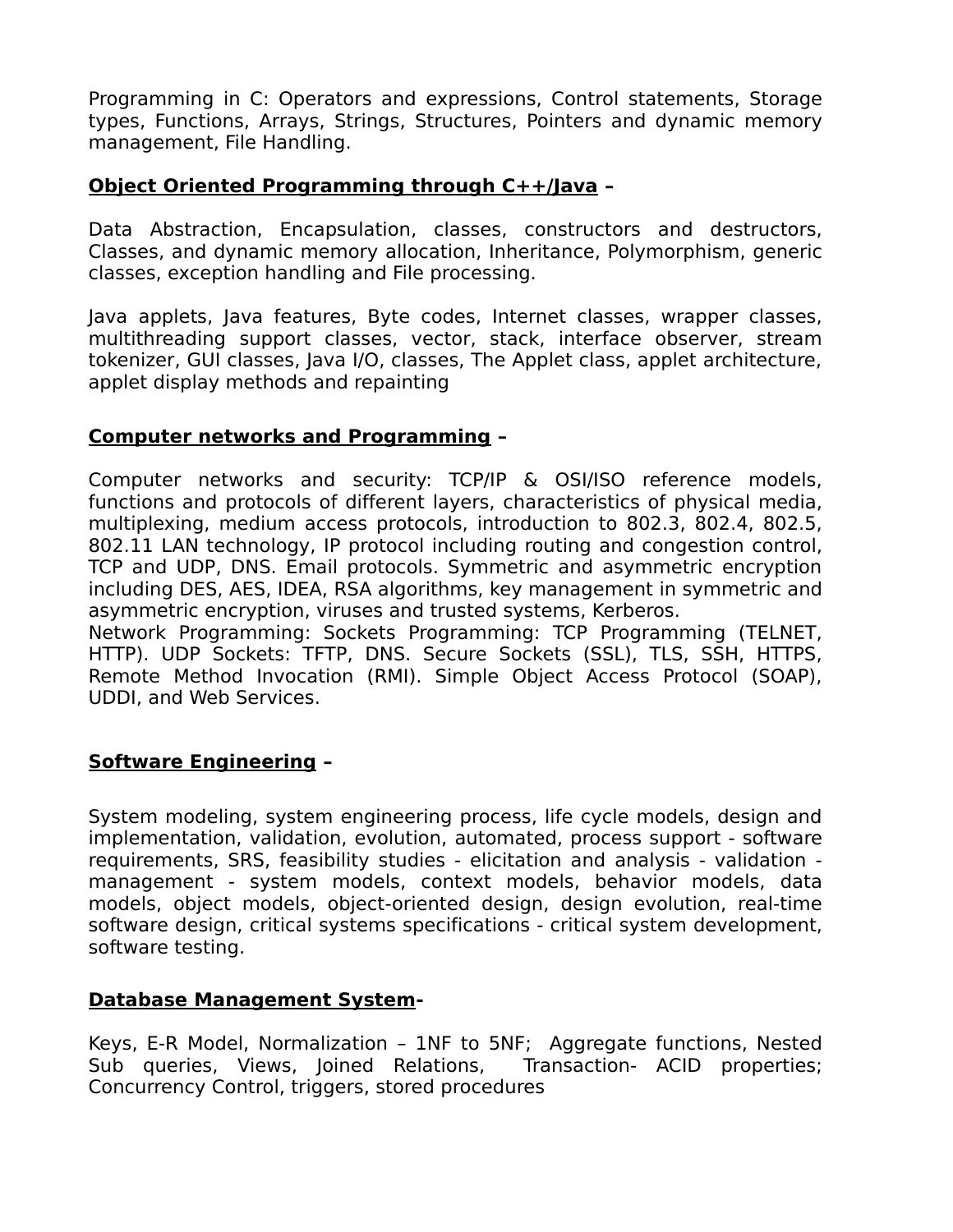### **Client Server Architectures and Web Programming –**

Two and three-tier client server architectures, web servers, HTML & XML, Style Sheets, client side scripting-java script and VB script; Server Side Scriptingphp, JSP and ASP.NET programming for creating dynamic web pages using database, forms and session; AJAX and SignalR

### **Data Structures and Programming in C –**

Data Structures: Linked List, Stack, Queue, Priority Queues, Hashing, Binary trees, Tree traversal, AVL trees, Graphs- shortest paths, minimum spanning trees; Sorting algorithms.

Programming in C: Operators and expressions, Control statements, Storage types, Functions, Arrays, Strings, Structures, Pointers and dynamic memory management, File Handling.

### **Object Oriented Programming through C++/Java –**

Data Abstraction, Encapsulation, classes, constructors and destructors, Classes, and dynamic memory allocation, Inheritance, Polymorphism, generic classes, exception handling and File processing.

Java applets, Java features, Byte codes, Internet classes, wrapper classes, multithreading support classes, vector, stack, interface observer, stream tokenizer, GUI classes, Java I/O, classes, The Applet class, applet architecture, applet display methods and repainting

### **Computer networks and Programming –**

Computer networks and security: TCP/IP & OSI/ISO reference models, functions and protocols of different layers, characteristics of physical media, multiplexing, medium access protocols, introduction to 802.3, 802.4, 802.5, 802.11 LAN technology, IP protocol including routing and congestion control, TCP and UDP, DNS. Email protocols. Symmetric and asymmetric encryption including DES, AES, IDEA, RSA algorithms, key management in symmetric and asymmetric encryption, viruses and trusted systems, Kerberos.

Network Programming: Sockets Programming: TCP Programming (TELNET, HTTP). UDP Sockets: TFTP, DNS. Secure Sockets (SSL), TLS, SSH, HTTPS, Remote Method Invocation (RMI). Simple Object Access Protocol (SOAP), UDDI, and Web Services.

### **Software Engineering –**

System modeling, system engineering process, life cycle models, design and implementation, validation, evolution, automated, process support - software requirements, SRS, feasibility studies - elicitation and analysis - validation -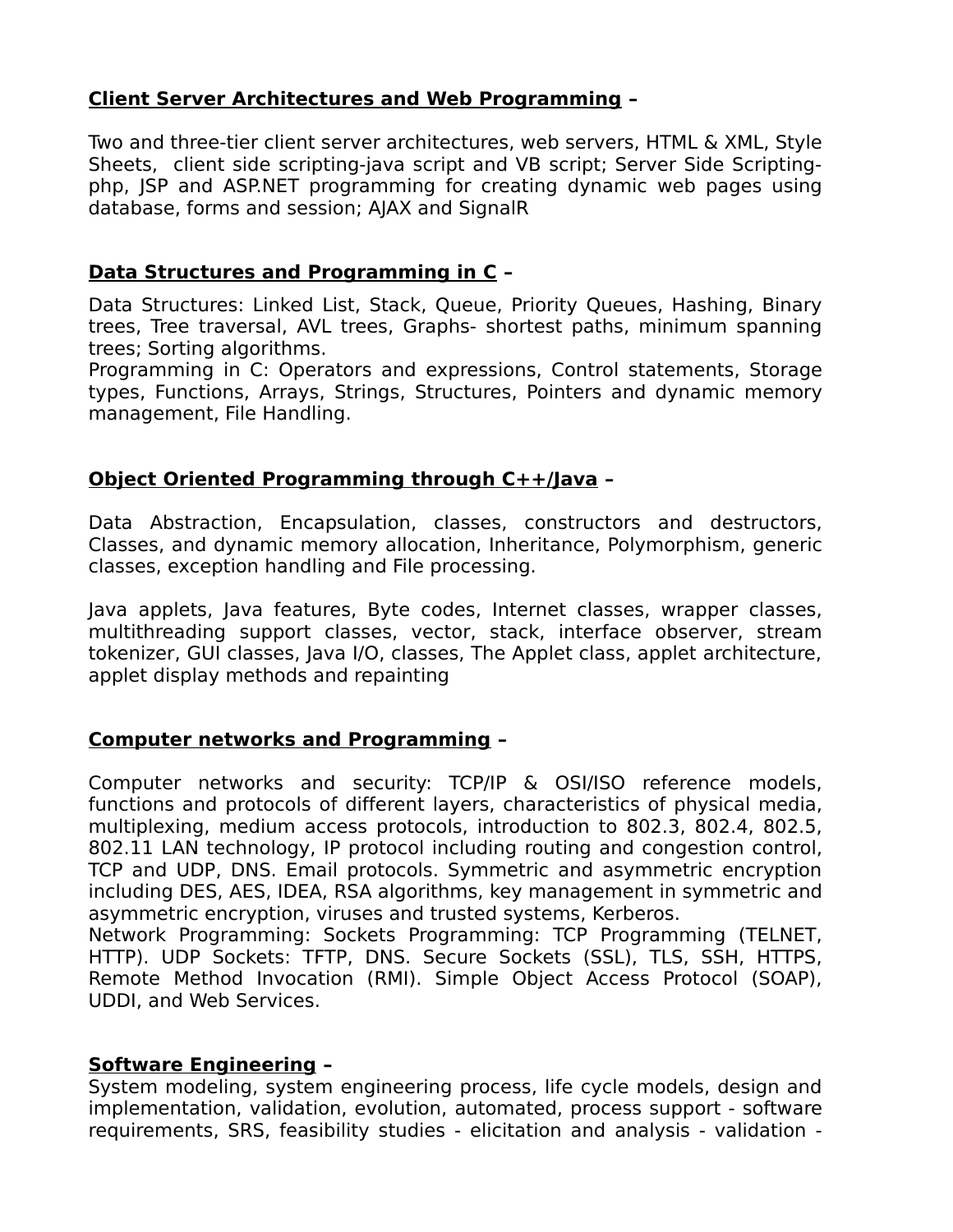management - system models, context models, behavior models, data models, object models, object-oriented design, design evolution, real-time software design, critical systems specifications - critical system development, software testing.

#### **Database Management System-**

Keys, E-R Model, Normalization – 1NF to 5NF; Aggregate functions, Nested Sub queries, Views, Joined Relations, Transaction- ACID properties; Concurrency Control, triggers, stored procedures

### **Client Server Architectures and Web Programming –**

**T**wo and three-tier client server architectures, web servers, HTML & XML, Style Sheets, client side scripting-java script and VB script; Server Side Scripting-php, JSP and ASP.NET programming for creating dynamic web pages using database, forms and session; AJAX and

SignalR

#### **PART – II**

### *General Knowledge, Current Affairs & Renaissance in Kerala*

#### **Salient Features of Indian Constitution**

Salient features of the Constitution - Preamble- Its significance and its place in the interpretation of the Constitution.

Fundamental Rights - Directive Principles of State Policy - Relation between Fundamental Rights and Directive Principles - Fundamental Duties.

Executive - Legislature - Judiciary - Both at Union and State Level. - Other Constitutional Authorities.

Centre-State Relations - Legislative - Administrative and Financial.

Services under the Union and the States.

Emergency Provisions.

Amendment Provisions of the Constitution.

#### **Social Welfare Legislations and Programmes**

Social Service Legislations like Right to Information Act, Prevention of atrocities against Women & Children, Food Security Act, Environmental Acts etc. and Social Welfare Programmes like Employment Guarantee Programme, Organ and Blood Donation etc.

#### **RENAISSANCE IN KERALA**

#### **Towards A New Society**

Introduction to English education - various missionary organisations and their functioningfounding of educational institutions, factories.printing press etc.

#### **Efforts To Reform The Society**

#### **(A) Socio-Religious reform Movements**

SNDP Yogam, Nair Service Society, Yogakshema Sabha, Sadhu Jana Paripalana Sangham, Vaala Samudaya Parishkarani Sabha, Samathwa Samajam, Islam Dharma Paripalana Sangham,